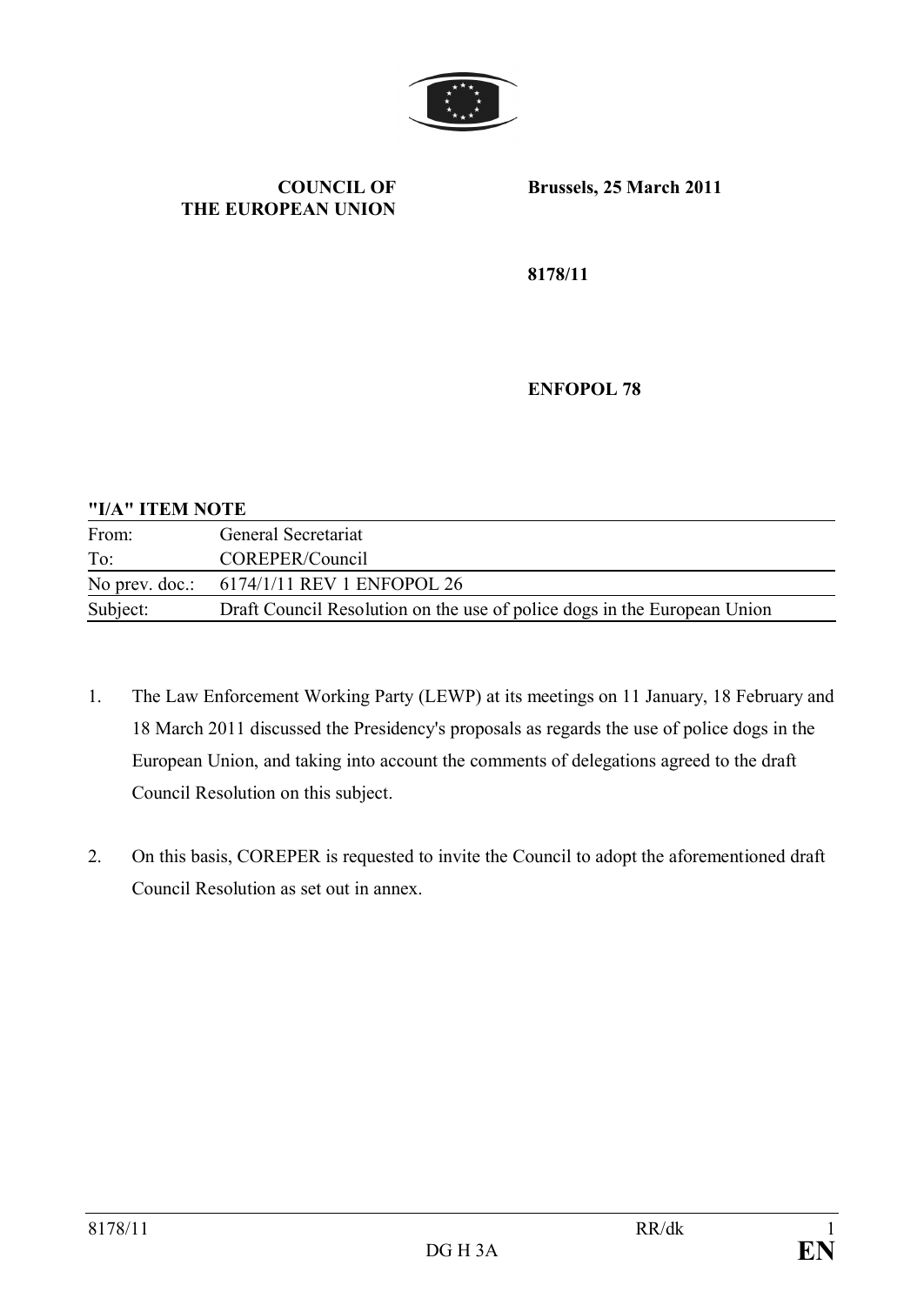### **Draft Council Resolution on the use of police dogs in the European Union**

### THE COUNCIL OF THE EUROPEAN UNION,

- 1. HAVING REGARD to Article 87 of the Treaty on the Functioning of the European Union, which provides for the establishment of police cooperation involving all the Member States' competent authorities and for the support for the training and exchange of staff between such authorities,
- 2. WELCOMING the fact that European law enforcement cooperation is carried out efficiently in an increasing number of areas,
- 3. RECALLING that the Stockholm Programme**<sup>1</sup>** calls for efficient policy-making, including a more efficient implementation of European law enforcement cooperation, whose primary objective is to enhance not only the fight against terrorism and organised crime but also the fight against those forms of criminal offences with cross-border impact that can affect the daily life of European citizens,
- 4. NOTING that in order to foster a genuine European judicial and law enforcement culture it is essential to further develop European training schemes and implement exchange programmes for police officers inspired by Erasmus, building on the capacities of training institutions already in place, such as CEPOL and FRONTEX,
- 5. RECOGNISING that a coherent, integrated approach should be developed in order to make the fight against organised and serious forms of international crime more integrated, efficient, transparent and accountable, and that this could be facilitated through the establishment of common standards and the promotion of exchanges of experience between Member States by all possible means,
- 6. NOTING the need to facilitate the joint use of police dogs in cross-border operations in order to ensure flexible and efficient cooperation of law enforcement services,
- 7. NOTING the results achieved so far by FRONTEX in the field of harmonisation of training schemes for police dogs,

**<sup>1</sup>** OJ C 115, 4.5.2010. p. 1.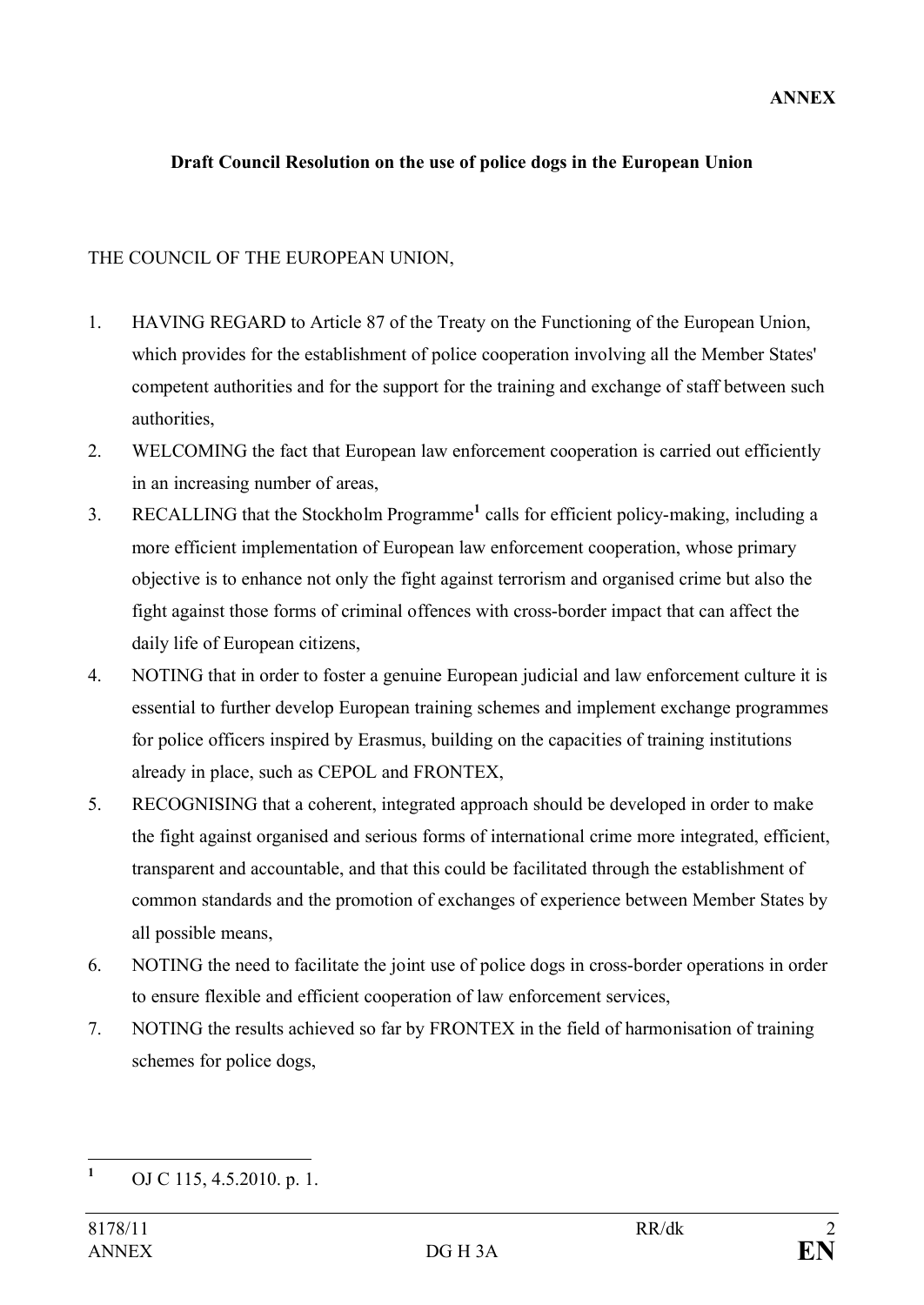### INVITES THE MEMBER STATES TO:

- 1. create a network of police dog professionals in Europe KYNOPOL in order to enhance cooperation and coordination of the activities of the Member States' law enforcement authorities regarding the use of police dogs,
- 2. designate a national contact point to participate in the activities of KYNOPOL and to serve as an information exchange centre,
- 3. draw up a list of such national contact points and keep it up to date by informing the General Secretariat of the Council,
- 4. encourage the active participation of national contact points in the work of KYNOPOL, joint training courses and operations,
- 5. promote the exchange of best practices on the use of police dogs within the EU via KYNOPOL,
- 6. consider integrating the solutions proposed by KYNOPOL into national practice and actively contributing to the efficient implementation of the proposed measures where applicable,

# NOTES THAT:

7. Hungary volunteered to perform the functions of a permanent secretariat for KYNOPOL, which would organise the activities of the network, and give administrative support to the network,

## INVITES THE EUROPEAN COMMISSION TO:

8. consider the possibility of providing appropriate funding to support the activities of KYNOPOL,